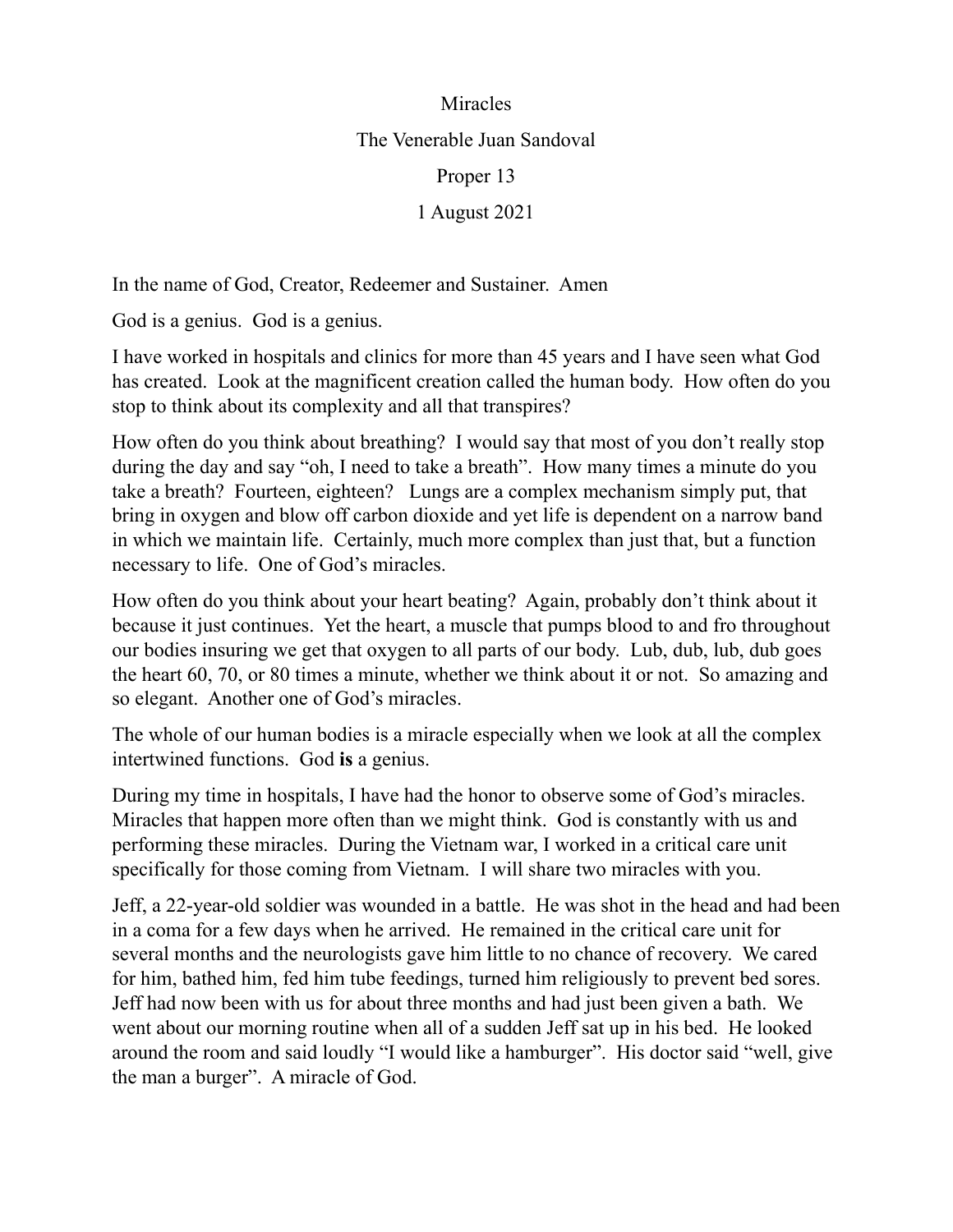During the Tet offensive of 1967, received a soldier, Jimmy, who was burned over 80 percent of his body with  $2<sup>nd</sup>$  and  $3<sup>rd</sup>$  degree burns. The burns were a result of a phosphorus grenade. The on-duty doctor looked at Jimmy, turned, shook his head and said, "he is not going to survive this". Jimmy came into the hospital at about 168 pounds. We began treatment of his burns with the medications and treatments available to prevent loss of fluid and to prevent infection. Jimmy was also started on dialysis as his kidneys began to fail. Jimmy, after six months of treatment, care and daily tube feedings was now at 67 pounds. Our hope for Jimmy was minimal, but we continued to pray for him in the chapel across from our unit. Amazingly, Jimmy survived this massive ordeal and trauma. He was stable and was sent to a military hospital near his home in the United States, where he continued treatment. When another medic and I were sent to a new stateside assignment, we stopped in Los Angeles to visit Jimmy and his family. Now he had gained weight and with rehab had also regained strength. An almost unbelievable miracle of God and one I experienced through my own eyes.

There are many miracles in our lives and throughout the Bible. God uses and used those miracles to strengthen faith in believers and to instill faith in unbelievers. We see these in the Old Testament and in the New Testament through Jesus, God Incarnate.

Perhaps one of the more important miracles was God introducing self, the *"I am, who I am"* from the burning bush. Then Moses with God's help, performs several miracles.

Moses puts his staff over the Red Sea when the Hebrews are cornered by Pharoah's army and the sea parts. Then God's people walk through to the other side to safety. When I first saw the parting of the sea in the Cecil B. DeMille version of The Ten Commandments, I was in total awe. I was ten years old and it left an indelible impression as to the Miracles and power of God.

Today, in the Gospel of John, Jesus uses the words God used at the burning bush, I AM. Jesus emphasizes the "I Am" each time he uses these two words like his Father, the God of Creation, the God of the Exodus, the God who was in Christ reconciling the world to himself. It is clear that Jesus is truly identifying himself with God when he says, "I am the bread of life Whoever comes to me will never be hungry, and whoever believes in me will never be thirsty". This is one of several times in his ministry that he uses an "I AM" statement: And **Jesus** said to them,

- **I am the Bread of Life** (John 6:35)
- **I am** the Light of the World (John 8:12)
- **I am** the gate (John 10:9)
- **I am** the Good Shepherd (John 10:11,14)
- **I am** the Resurrection and the Life (John 11:25)
- **I am** the Way and the Truth and the Life (John 14:6)
- **I am** the Vine (John 15:1,5)